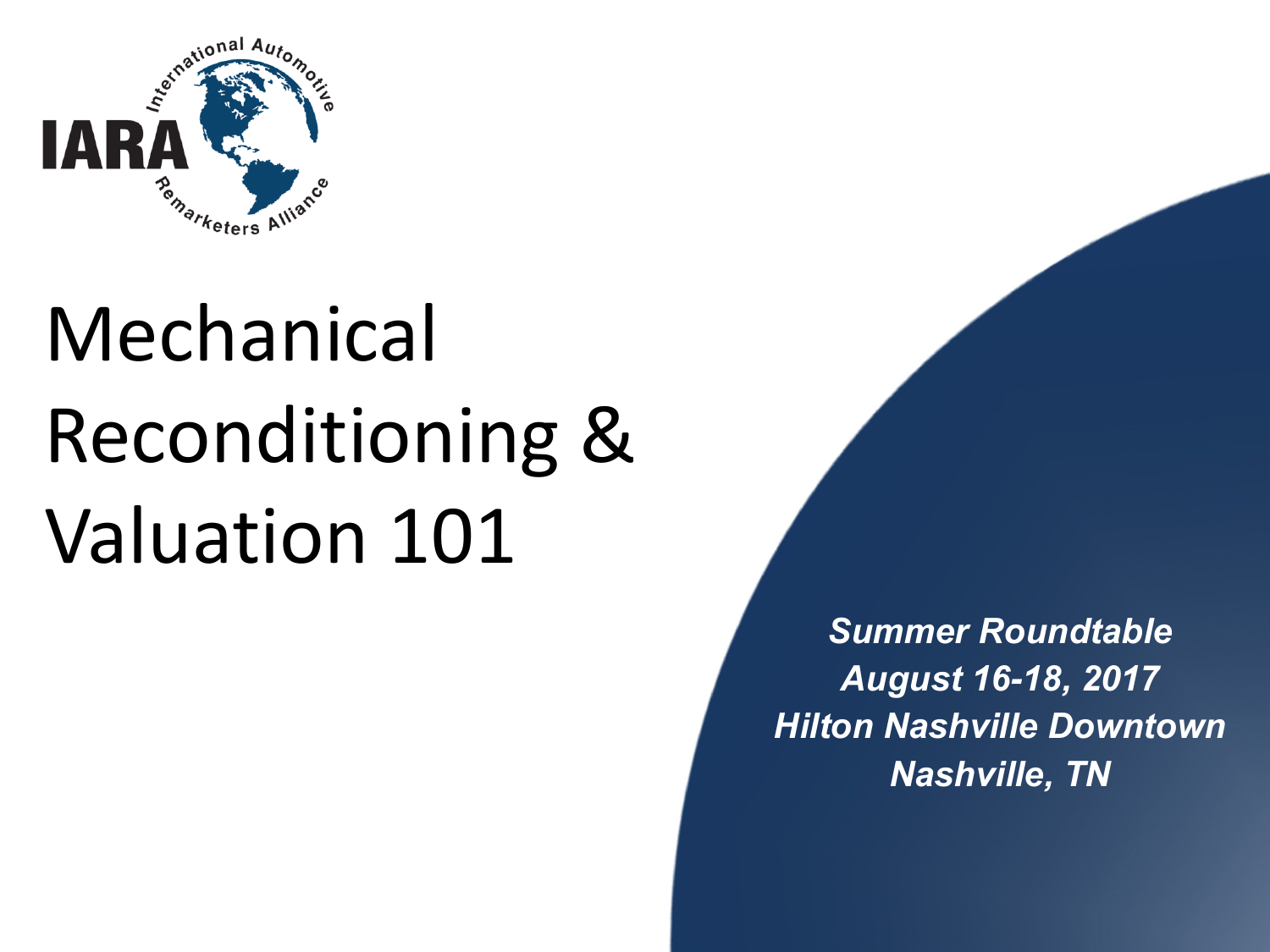### **Mechanical Reconditioning & Valuation 101 Safety Items**

- Tires
- Brakes
- Batteries
- Replacing Sensors
- Engine Lights
- Tune Ups
- Windshields

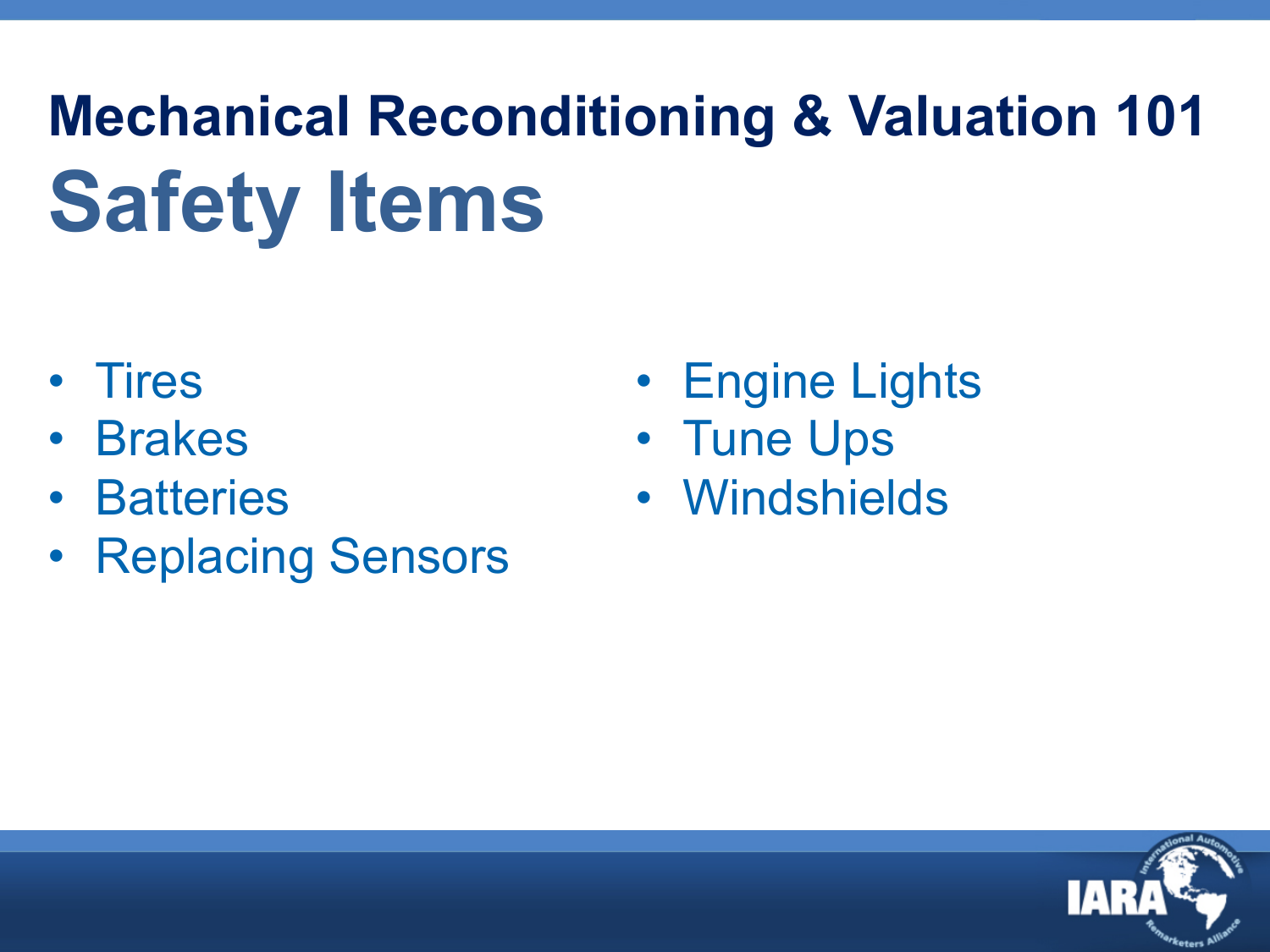### **Mechanical Reconditioning & Valuation 101 Cosmetic Repairs**

- Bumper Repaints
- Paint Work
- Dents/Dings
- Curb Rash
- Wheels/Covers

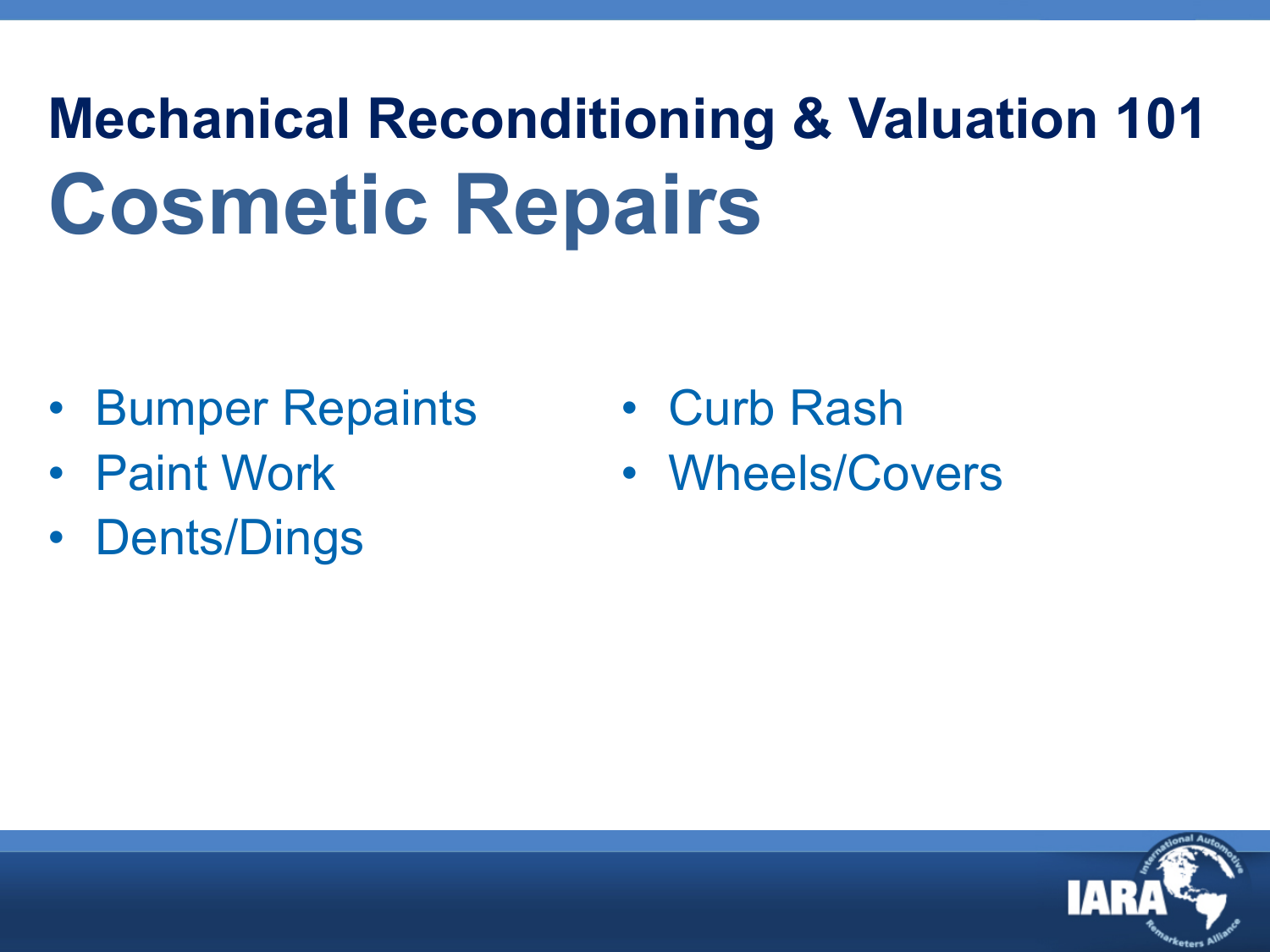#### **Mechanical Reconditioning & Valuation 101**

#### **Top Arbitrated Items**

| <b>Complaint</b>                | % of Total Arbs |
|---------------------------------|-----------------|
| Engine                          | 30%             |
| Structural                      | 13%             |
| Transmission                    | 7%              |
| <b>Electrical</b>               | 6%              |
| <b>Exterior Damage</b>          | 5%              |
| Differential                    | 4%              |
| 4x4 Problem                     | 4%              |
| <b>Emissions Equipment</b>      | 3%              |
| SRS/Airbags                     | 2%              |
| Suspension/Steering             | 1%              |
| <b>ABS/Brake Functionality</b>  | 1%              |
| Drivetrain                      | 1%              |
| MVDA Accident Repair/Adj Panels | 1%              |
| Interior Damage                 | 1%              |

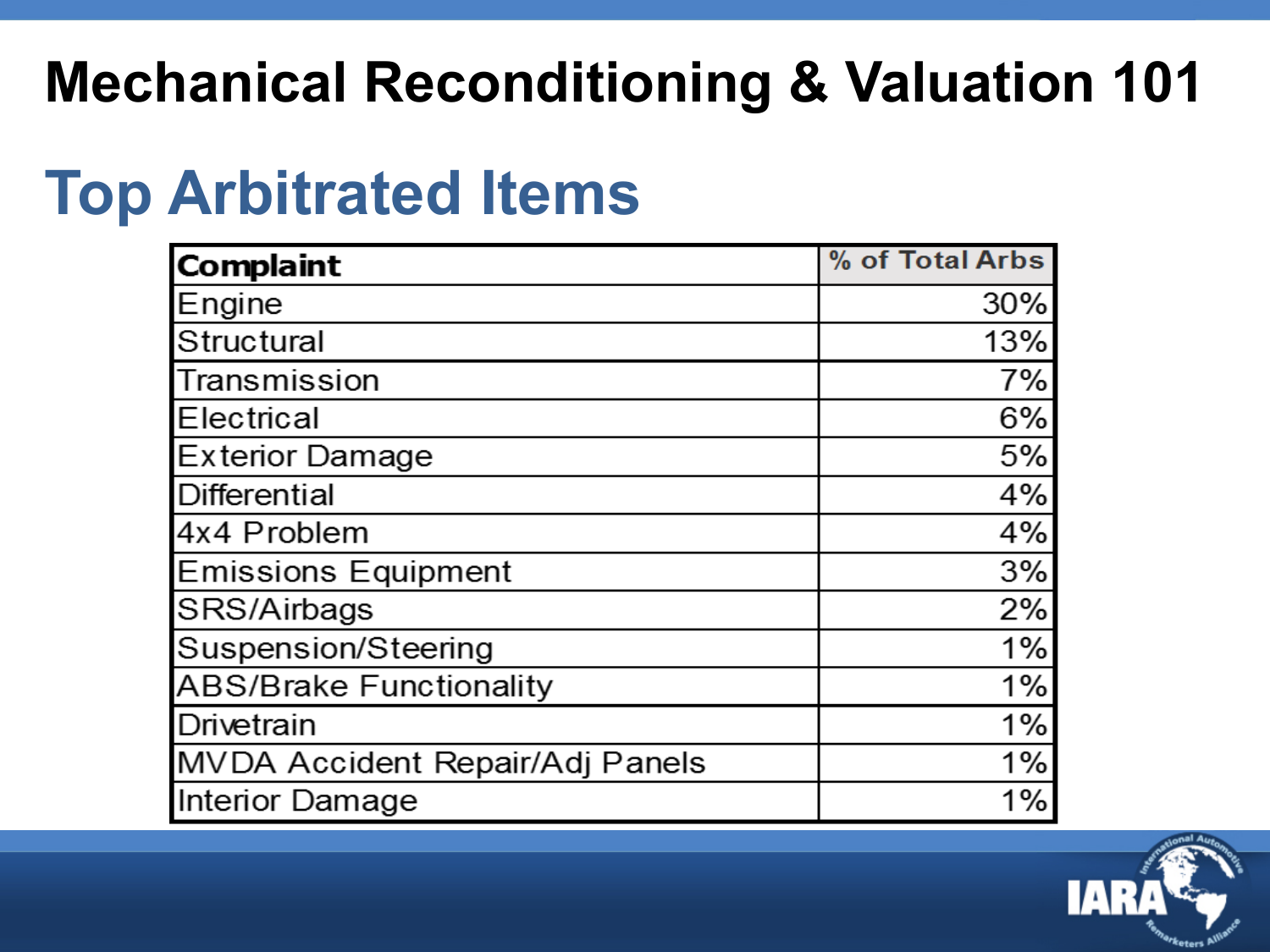### **Mechanical Reconditioning & Valuation 101 AutoGrade**

- AutoGrade will be calculated by sending the following information collected during inspection:
	- $\bullet$  VIN
	- Vehicle Type
	- Model Year
	- Body Style
	- Tire Tread Depth o Left Front  $\circ$  Right Front ○ Left Rear ○ Right Rear
- Drivable Status
- Announcements
- Damage(s) ALL ○ Part
	- Damage Type
	- Severity

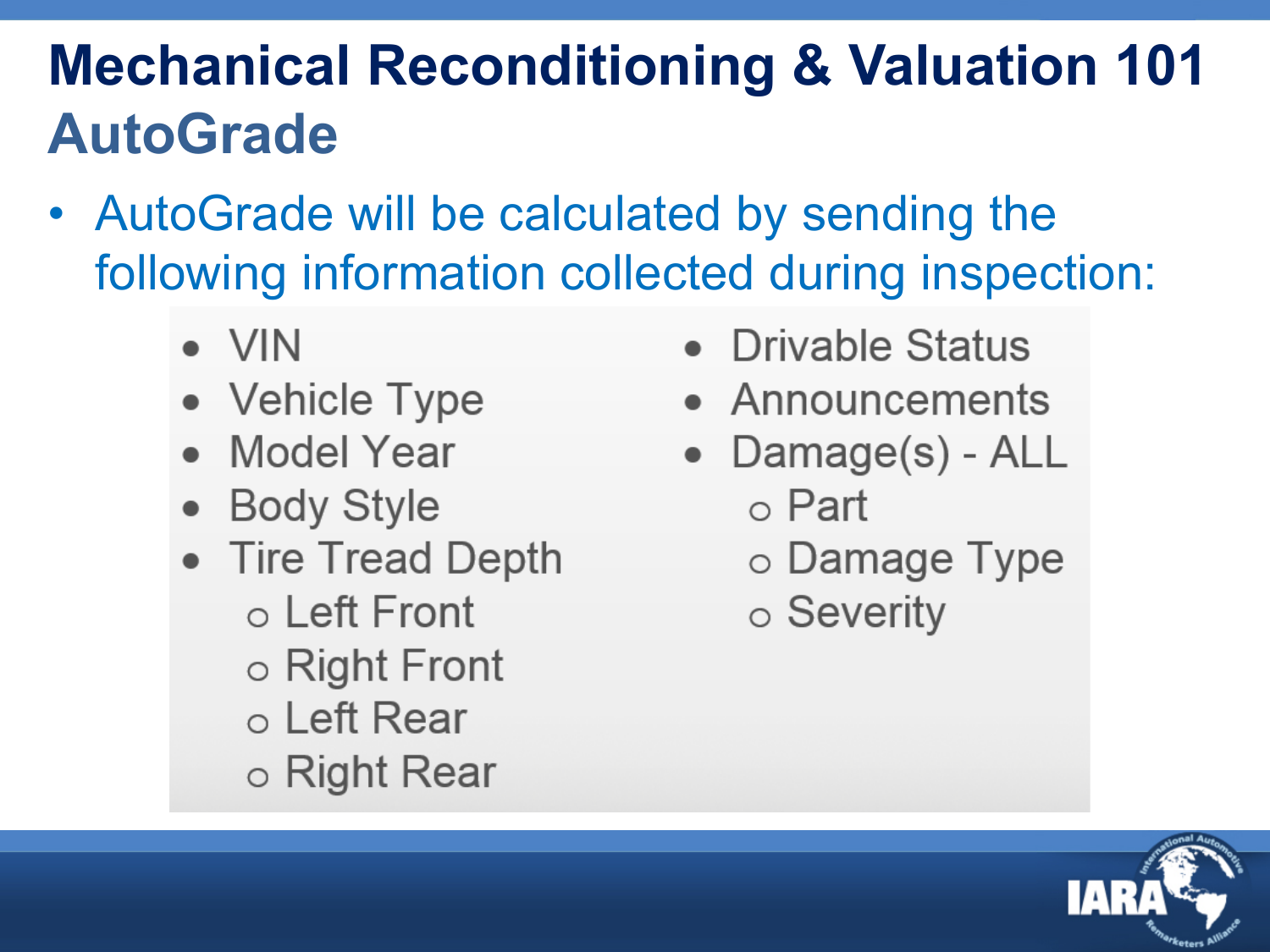#### **Mechanical Reconditioning & Valuation 101**

#### **Repairing your vehicle** AutoGradeTM Calculator

| Calculate Post Recon AutoGrade™ |                              |                                                     |                     |                                             |  |                                                                                          |  |          | $\times$<br>Calculate Post Recon AutoGrade™ |                              |                |                                                     |                                              |                   |                                                                                          |  |                 |  |
|---------------------------------|------------------------------|-----------------------------------------------------|---------------------|---------------------------------------------|--|------------------------------------------------------------------------------------------|--|----------|---------------------------------------------|------------------------------|----------------|-----------------------------------------------------|----------------------------------------------|-------------------|------------------------------------------------------------------------------------------|--|-----------------|--|
|                                 | Initial<br>AutoGrade™<br>3.8 | <b>Suggested Post</b><br>Recon<br>AutoGrade™<br>4.1 |                     | Suggested<br><b>Repair Costs</b><br>\$50.00 |  | <b>Approved Post</b><br>Approved<br><b>Repair Costs</b><br>Recon<br>AutoGrade™<br>\$0.00 |  |          |                                             | Initial<br>AutoGrade™<br>2.1 |                | <b>Suggested Post</b><br>Recon<br>AutoGrade™<br>2.6 | Suggested<br><b>Repair Costs</b><br>\$910.40 |                   | <b>Approved Post</b><br>Approved<br>Recon<br><b>Repair Costs</b><br>AutoGrade™<br>\$0.00 |  |                 |  |
|                                 |                              |                                                     | Hood                |                                             |  | Chipped                                                                                  |  | \$251.60 | <b>Suggest Repair</b>                       |                              | Approve Repair |                                                     | Item - Part                                  |                   | Damage                                                                                   |  | Cost            |  |
|                                 |                              | $\Box$                                              | RF Door             |                                             |  | Dent/No Paint Dmg                                                                        |  | \$338.60 | $\overline{\mathbf{v}}$                     |                              |                | $\Box$                                              | LF Fender                                    |                   | Scratch Heavy                                                                            |  | \$279.40        |  |
| $\overline{\mathbf{v}}$         |                              | $\Box$                                              | RR Door             |                                             |  | Mult Dents/Paint Dmg                                                                     |  | \$50.00  | $\overline{\mathbf{v}}$                     |                              |                | $\Box$                                              | LF Door                                      |                   | Scratch Heavy                                                                            |  | \$301.60        |  |
|                                 |                              | $\Box$                                              | R Qtr Panel Molding |                                             |  | Mult Scratches/Heavy                                                                     |  | \$50.00  | $\blacktriangledown$                        |                              |                | $\Box$                                              | LR Door                                      |                   | Scratch Heavy                                                                            |  | \$50.00         |  |
|                                 |                              |                                                     | Overall Vehicle     |                                             |  | De-Identify                                                                              |  | \$300.00 | $\overline{\mathbf{v}}$                     |                              |                | $\Box$                                              | L Qtr Panel                                  |                   | Scratch Heavy                                                                            |  | \$279.40        |  |
|                                 |                              |                                                     |                     |                                             |  |                                                                                          |  |          | $\Box$                                      |                              |                | $\Box$                                              |                                              | Rear Bumper Cover | Mult Dents/Paint Dmg                                                                     |  | \$50.00         |  |
| <b>○ Estimate AutoGrade™</b>    |                              |                                                     |                     |                                             |  |                                                                                          |  |          | C Estimate AutoGrade™                       |                              |                |                                                     |                                              |                   |                                                                                          |  |                 |  |
|                                 | <b>Apply</b><br>Cancel       |                                                     |                     |                                             |  |                                                                                          |  |          |                                             |                              |                |                                                     |                                              |                   |                                                                                          |  | Apply<br>Cancel |  |

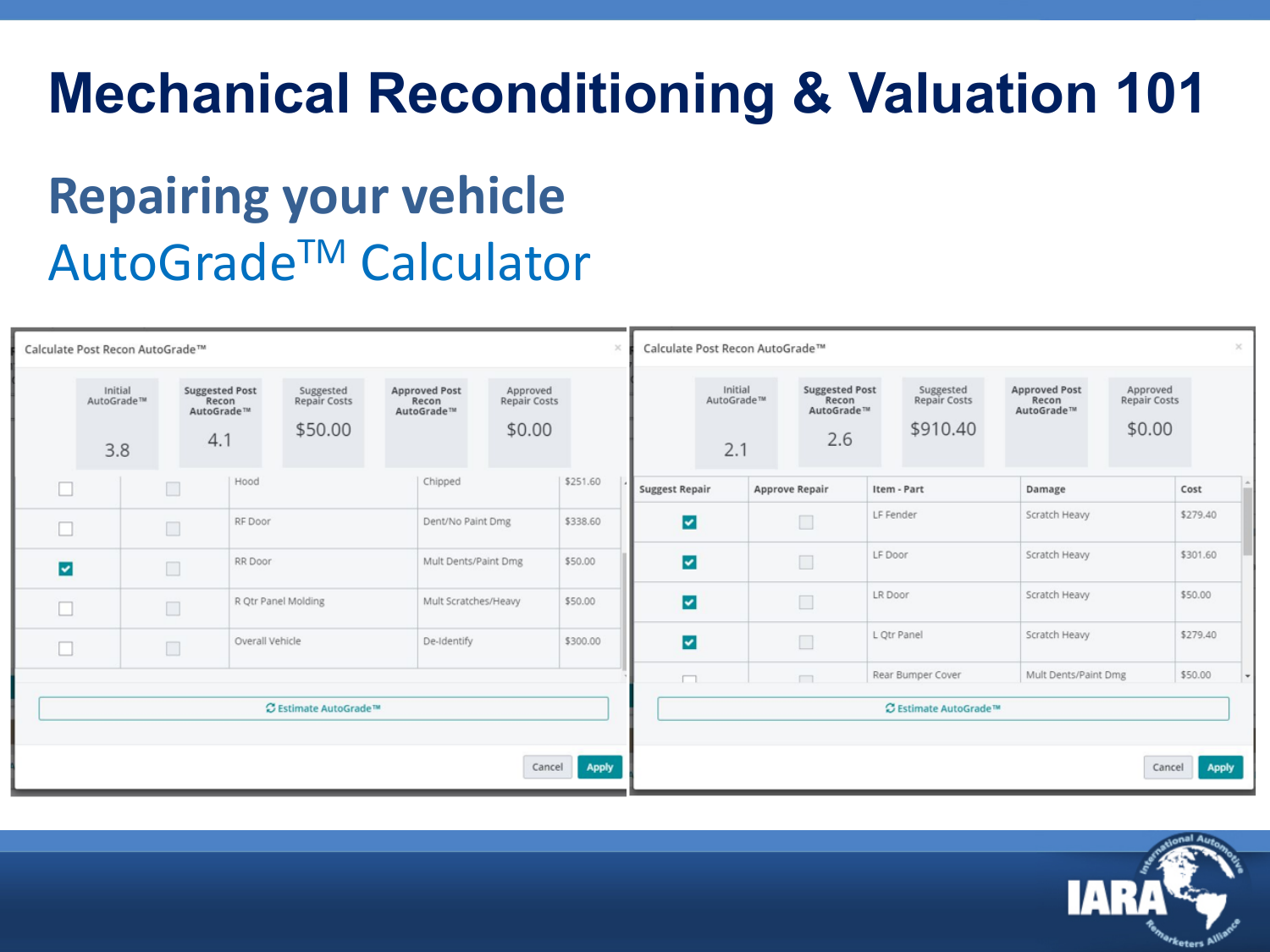#### **Mechanical Reconditioning & Valuation 101**

#### • **Questions:**

- Does \$1 spent for reconditioning translate to a \$2, \$3, \$4 ROI ?
- What are the key factors to deciding and approving recon?
- Brake rotors; resurface vs. replace
- Check Engine warning lights; do you diagnose?
- Windshield damage area
- Tires tread depth, Speed / Load rating

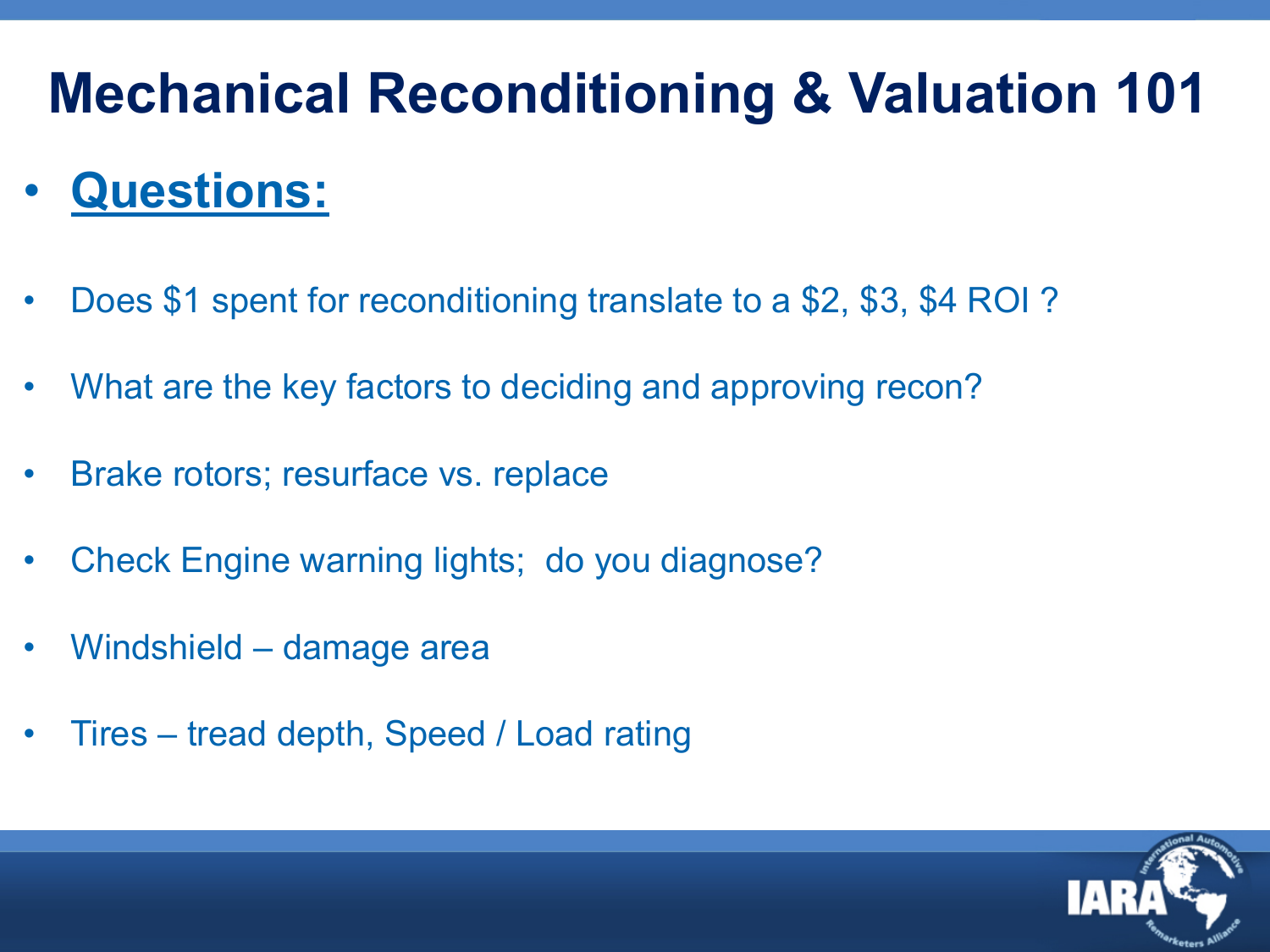#### **Key Takeaways**

- Roundtable fostered a healthy discussion about making reconditioning and investment decisions on repairs
- Many consignors and industry suppliers weighed in on their best practices of when to "repair vs not repair" their vehicles
- Audience was exposed to AutoGrade calculator which helped them see how grades move if certain repairs are completed

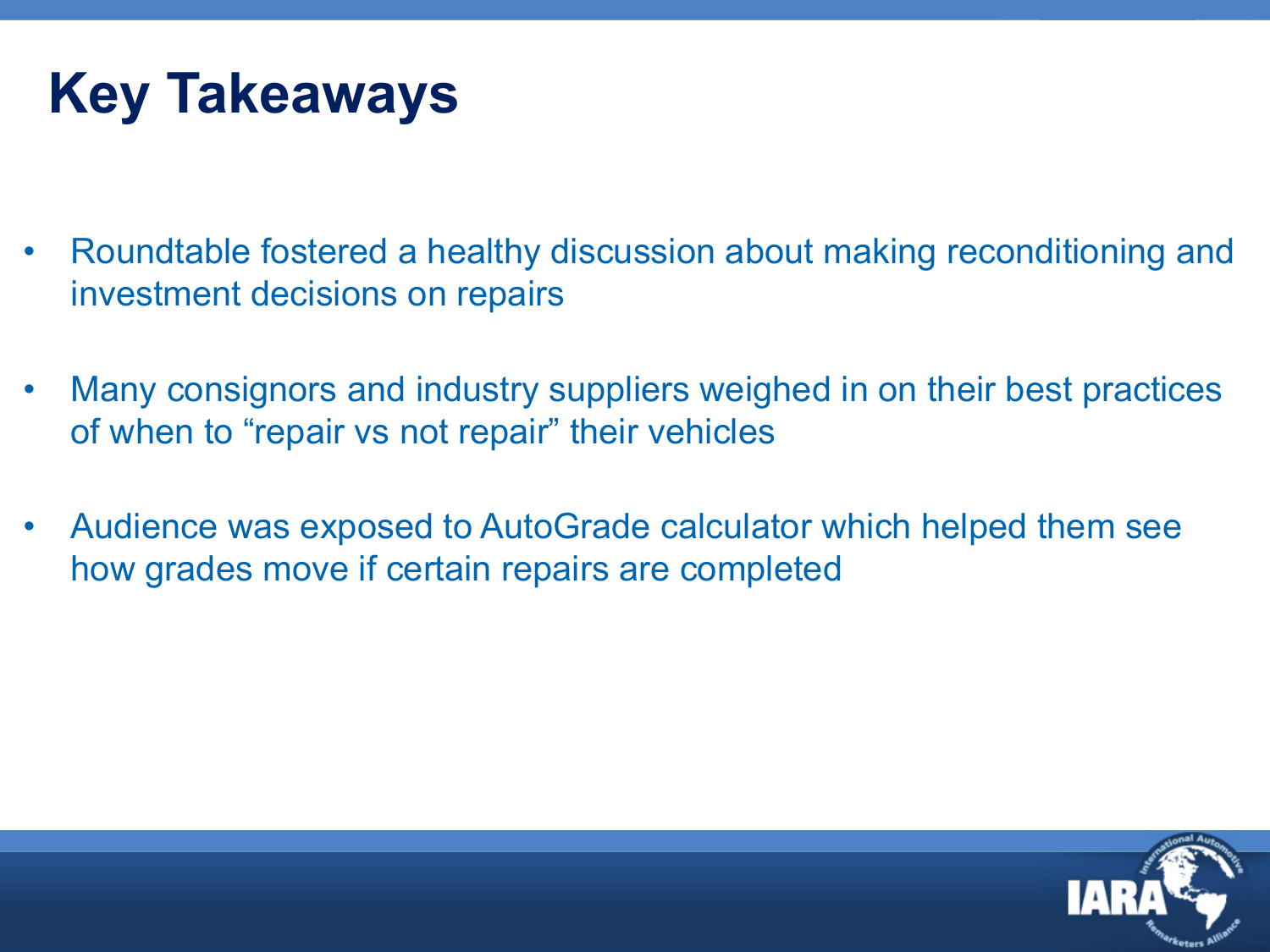## **Please Participate**

#### **Your input is valuable IARA SURVEY**

#### https://www.surveymonkey.com /r/2017IARASummerRoundtable

Immediately following the roundtable, you will receive an e-mail with the above link. Please go online and complete the survey to be entered into a drawing to win a \$200 gift card.

*Summer Roundtable August 16-18, 2017 Hilton Nashville Downtown Nashville, TN*